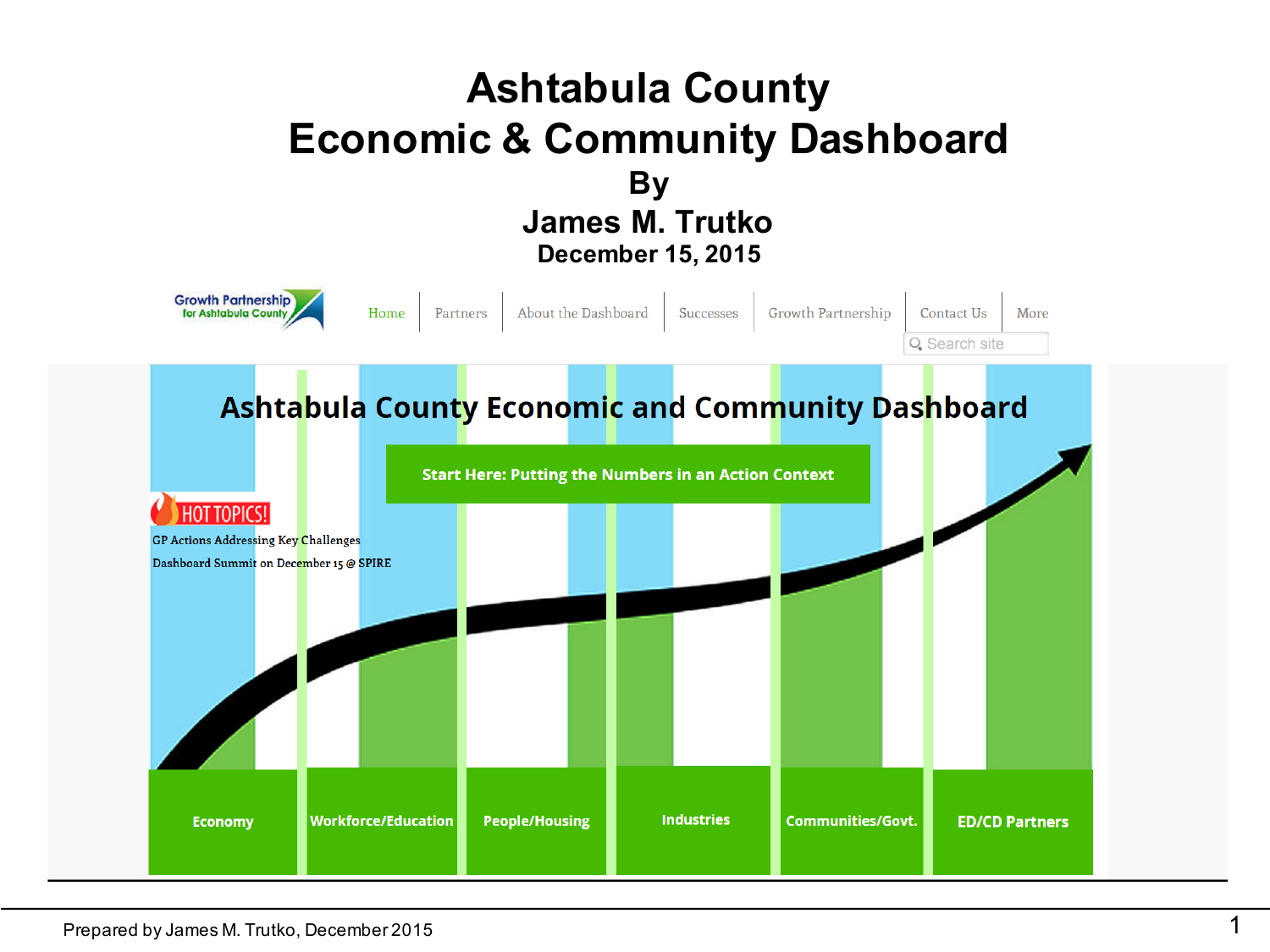# **Ashtabula County Dashboard Concept**

- 1. Bring together the most important information about economic and community development in an organized, visually appealing, interactive format.
- 2. Monitor key measures together and communicate progress on important issues.

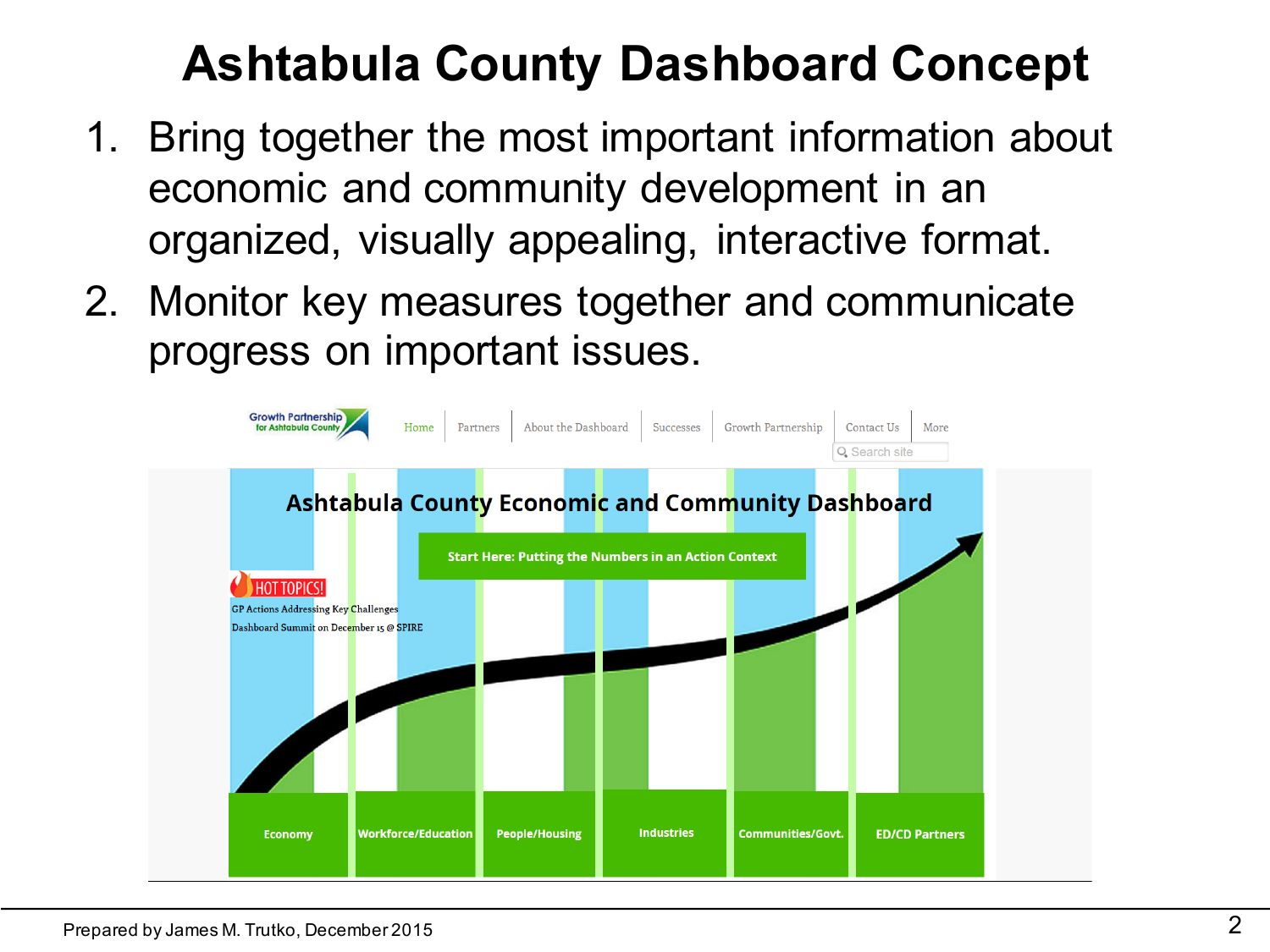#### **Why Create a Dashboard?**

- Visual data display promotes engagement & shared understanding among non-technical audiences;
- Larger audiences can see the relevance and importance of data;
- Improved data availability supports knowledge-based decision-making & encourages regional comparisons;
- Interactivity allows users to adapt data to personal interests and encourages more policy usage;
- Professional data display strengthens credibility of advocacy presentations.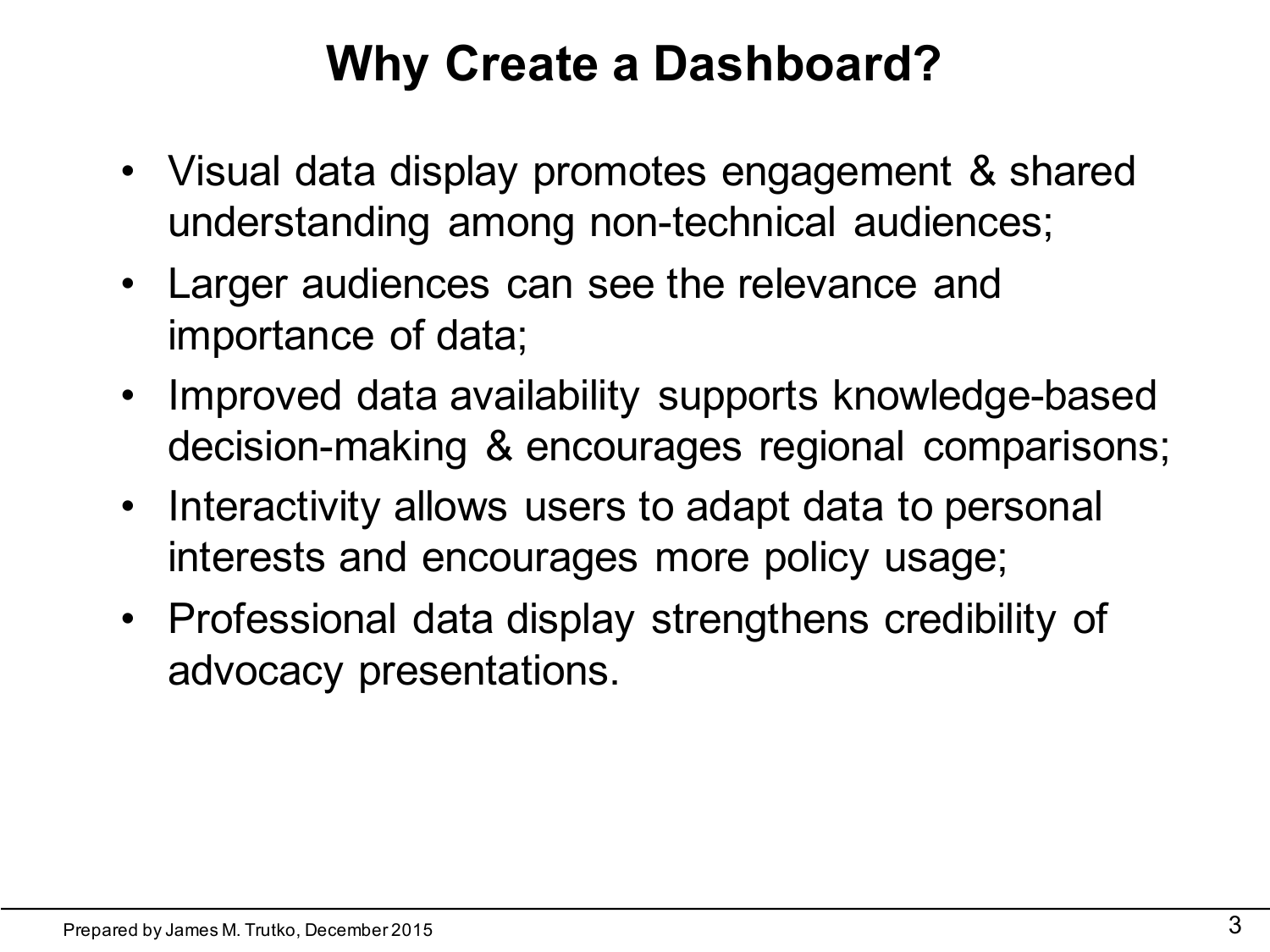# **Dashboard Has Two Types of Information About Ashtabula County**

- Economic & community information
	- Government, business and private sources.
	- Selected regional comparisons, mostly Ohio.
	- Short print reports and data visualizations.
- Current activities & performance metrics for economic and community development organizations.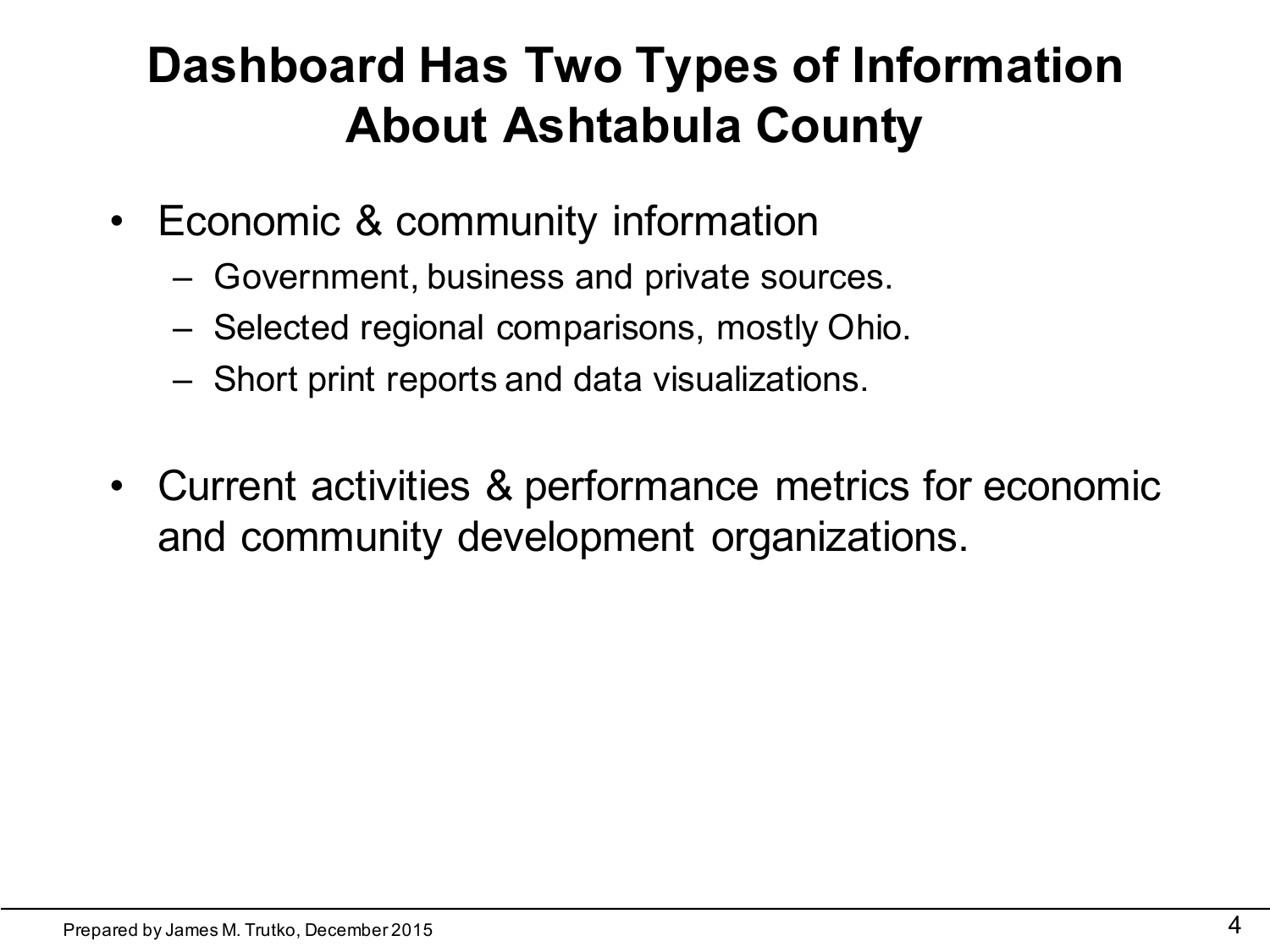# **6 Topical Areas of Information**

- **Economy**
- Workforce and Education
- People and Housing
- Industries
- Community and Government Profiles
- Economic & Community Development Organizations

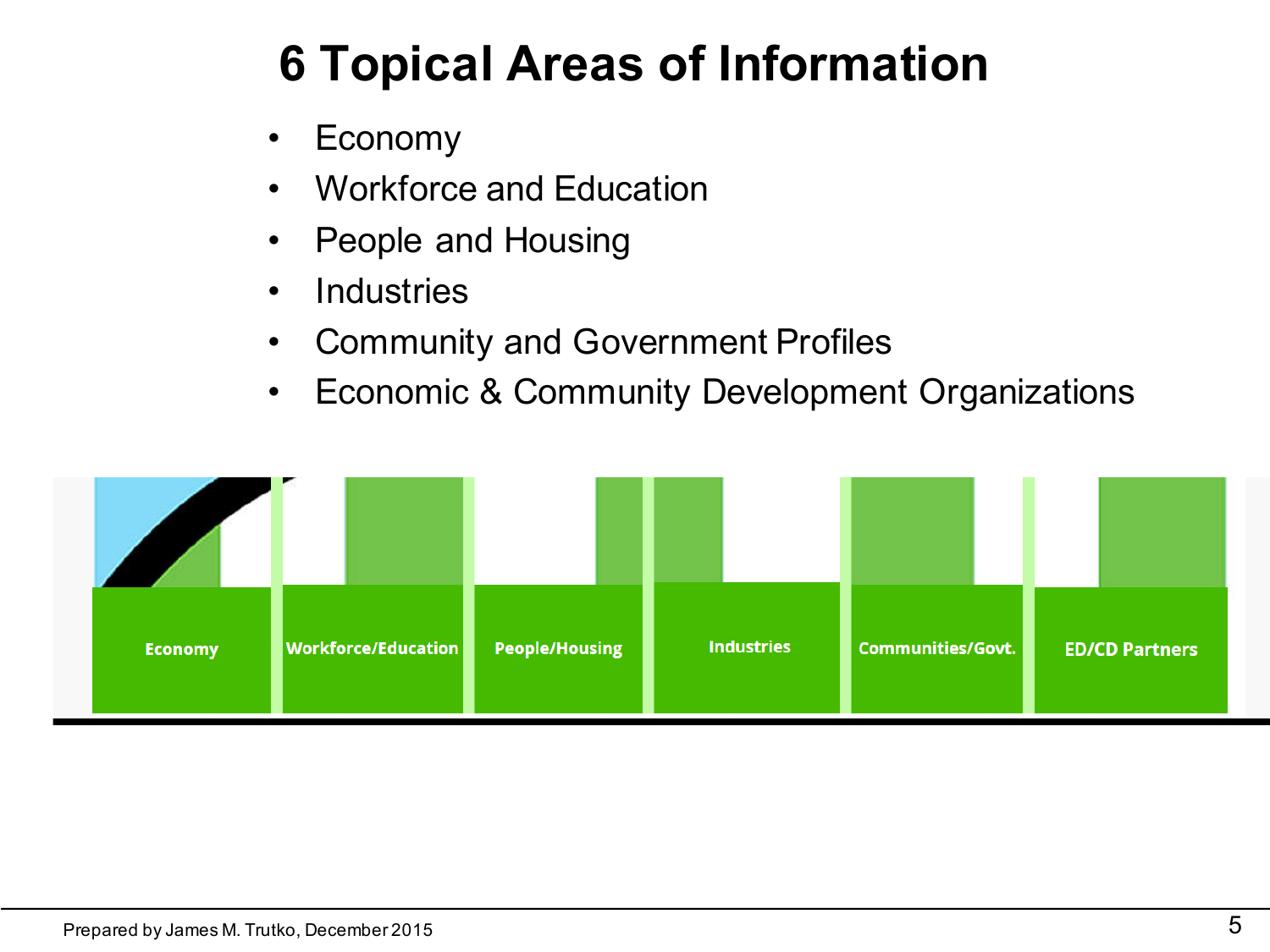### **What Research Output is Available? Printed PDF's & Data Visualizations**

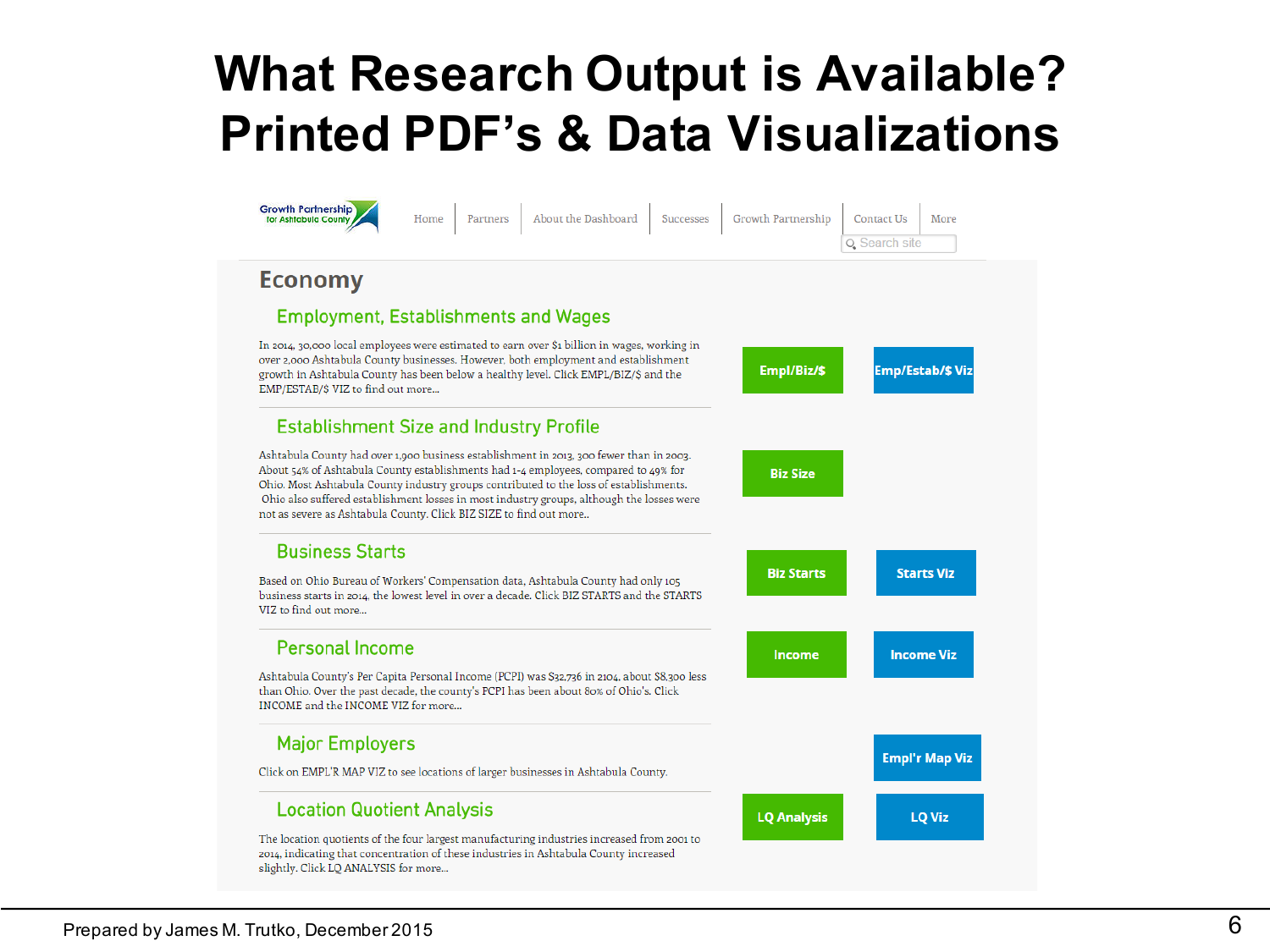#### **Data Visualization:**

#### **http://www.ashtabulacountydb.com/**

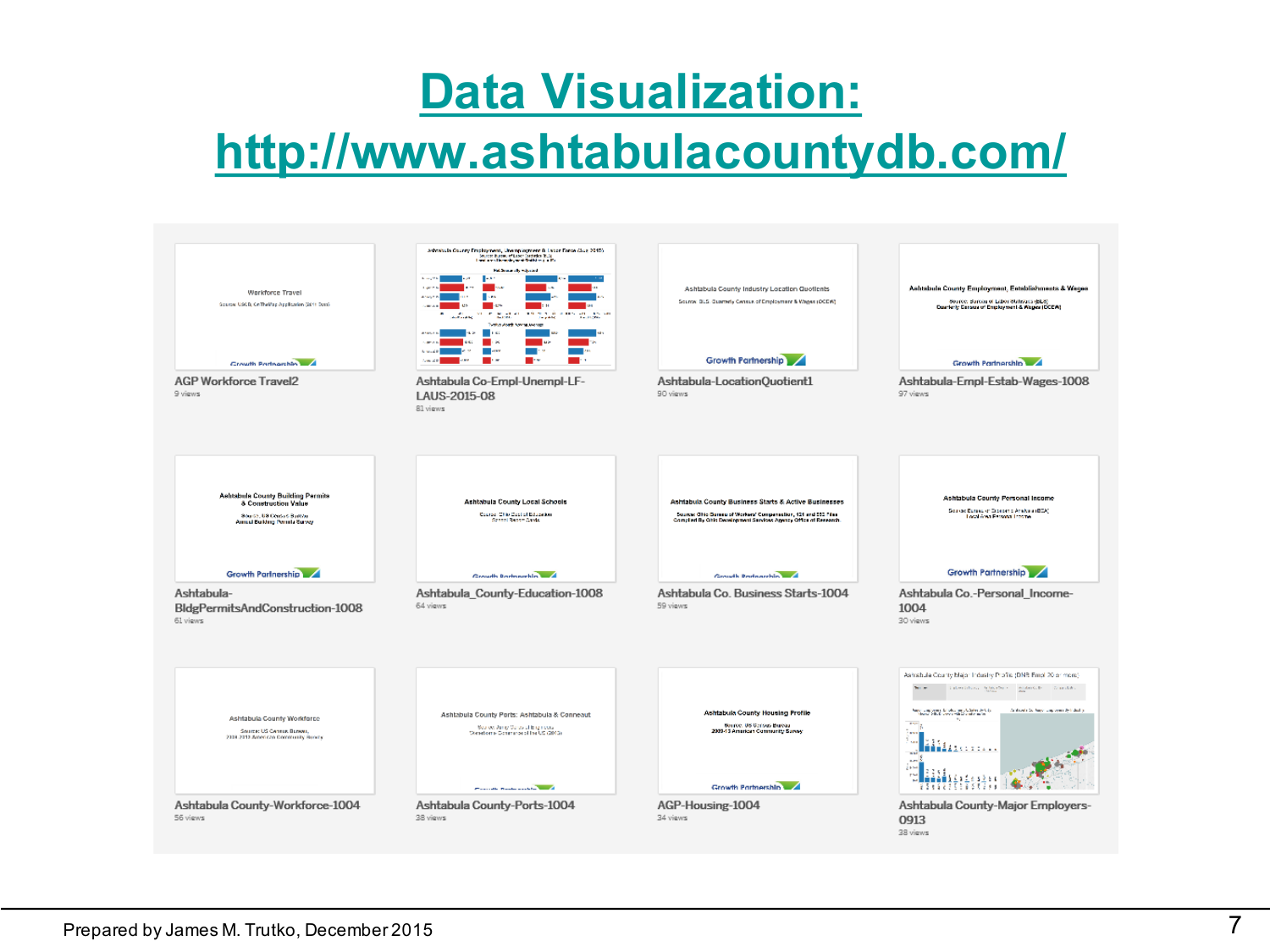# **Observations on Ashtabula County Economy**

- Theme: Weakness in business formation (key wealth driver).
- Employment & Establishments (Viz4)
	- QCEW- Data by Place of Work, excellent (but lagging) source
	- Below average or negative growth in employment & establishments.
	- Down 10% since 2001.
	- Suggest target of 1%- historical growth rate of mature economy (Ohio 1964-2014)
	- Employment 30,000. 1% > 300
	- Establishment 2,100. 1% > 20
	- Average 15 persons/business
	- Manufacturing Empl most important sector
- Employment Concentrations northern corridor along I90 (Viz12)
- Business Starts (Ohio Bureau of Workers' Comp) (Viz7)
	- 105 starts in 2014 (6% of active); down from average 140 from 2004-14
	- 7.6% from 2004-14 vs. 10.4% in Ohio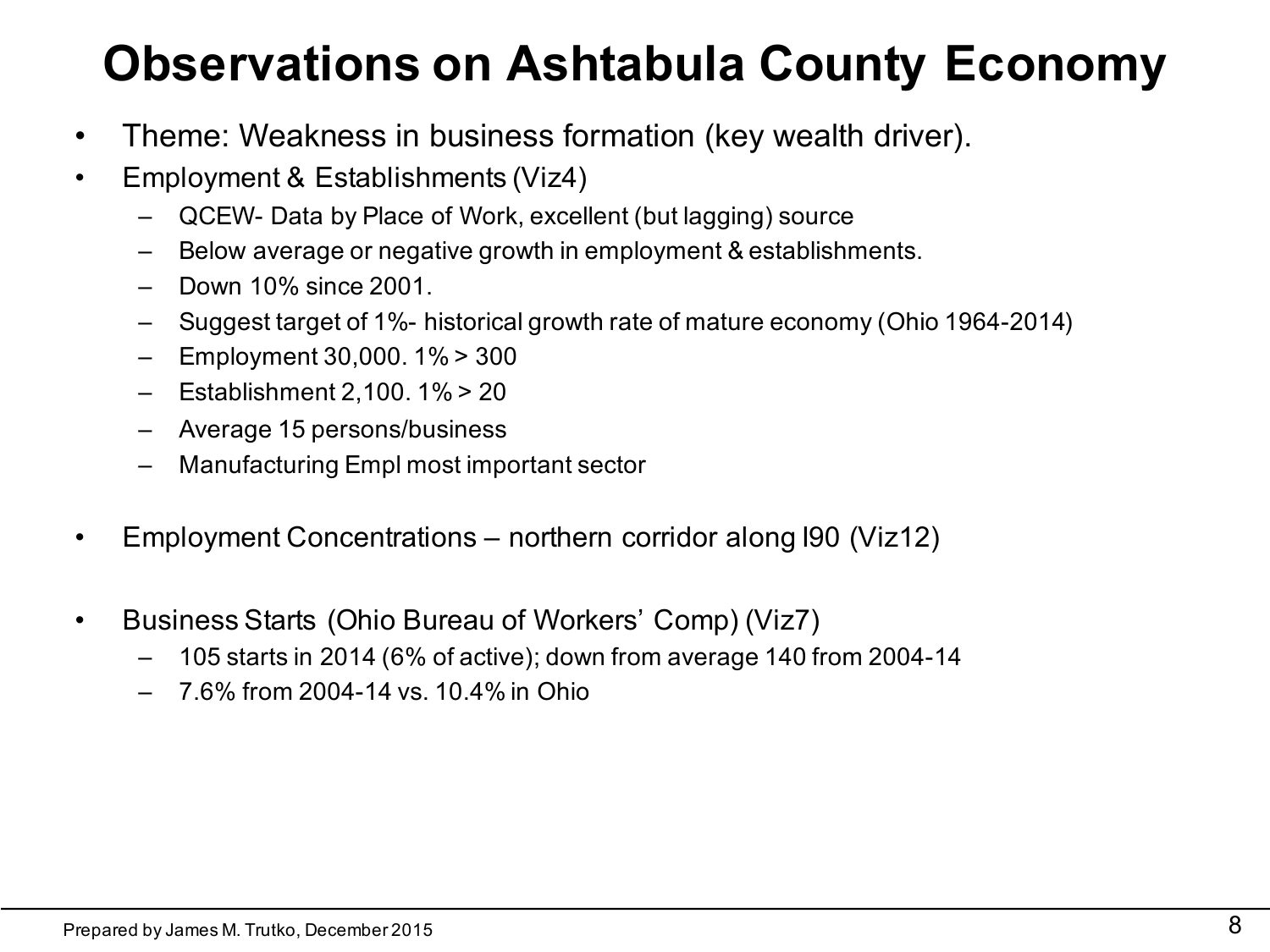## **Observations on Industries**

- Manufacturing big part of Ashtabula's economic base. (Viz3)
	- Location quotients- (%County/%US)- Shows concentration
	- Plastics & rubber LQ 11.7, 7% of total employment.
	- Chemicals, machinery & fabricated metals.
	- Mfg empl & establishments declined by 25% since 2001. (Part of national trend)
	- Mfg LQ increased slightly since 2001, despite loss of employment.
- Ports traffic declined from 2001 to 2009 then flat. (Viz10)
	- Ashtabula Port has variety of commodities, Conneaut mostly iron ore.
- Agriculture: 1,100 farms.
	- Important in land use, not in employment
	- 5% of Ohio's fruit/nut farms.
	- 12% of total state acreage in fruits/nuts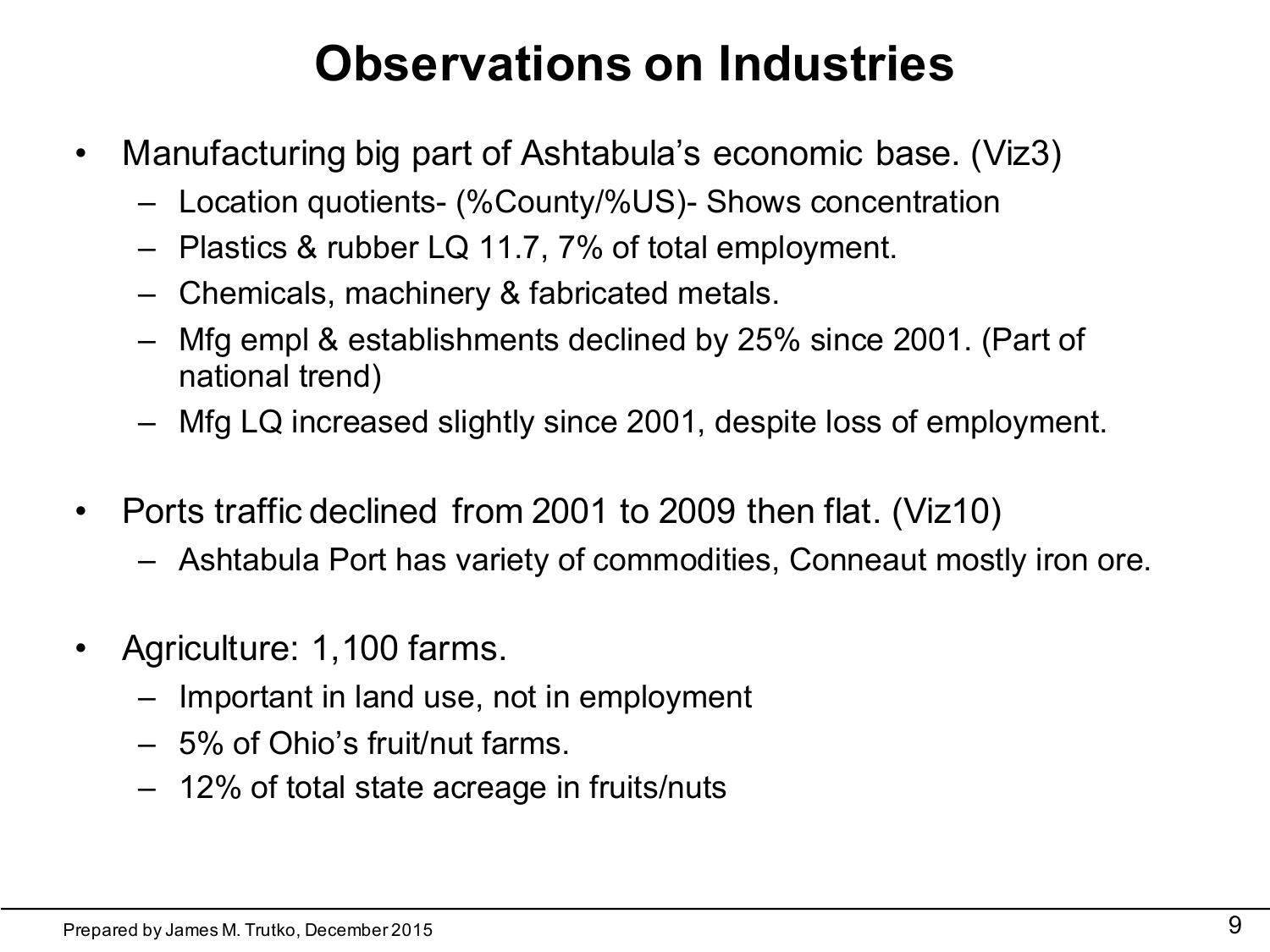# **Observations on Workforce**

Workforce erosion is result of lack of employment opportunities.

- Workforce (BLS), Monthly Empl/Unempl based on residents. (Viz2)
	- Not seasonally adjusted. Variation of about 2,000. More variation than Ohio.
	- NSA makes comparison difficult. Use moving annual averages.
	- Employment averaged about 42,000 with little employment growth since 2010.
	- Main thing: labor force contracted from 50,000 to 45,000, -10% in past 10 years.
	- Unemployment has gone down, not from empl growth but from labor force contracting.
- Resident Workforce of 39,200- half work inside, half work outside. (Viz1)
	- 1/3 of persons working in Ashtabula Co. come from outside.
	- Residents working inside slightly older with moderate earning
	- Residents traveling outside aged 30 to 54 in services, above average incomes
	- Lost 3,500 resident workers since 2002, mostly in younger age groups.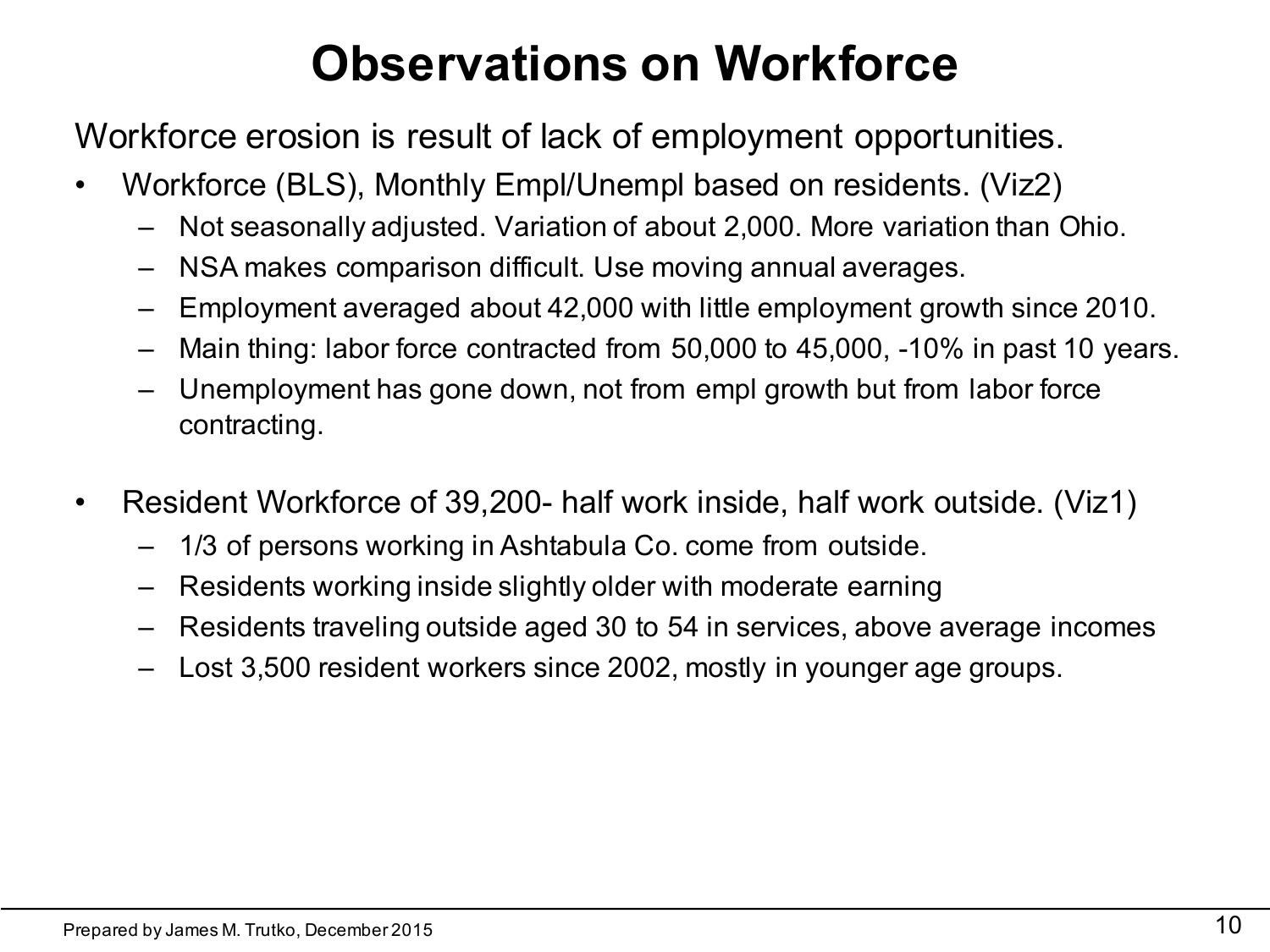#### **Observations on Workforce & Education**

- Workforce Profile (Viz9)
	- Working age population of 80,000 & labor force of 46,500
	- Labor force participation of 58%, vs. Ohio 63%
	- Less affluent
	- Less educated: 13% with college degree, compared to 26% for Ohio.
- Education- 7 public school districts with 14,000 students & 800 teachers (Viz6)
	- Average teacher pay of \$53,000 (vs. Ohio \$53,800)
	- About state level performance, except Ashtabula & Conneaut cities.